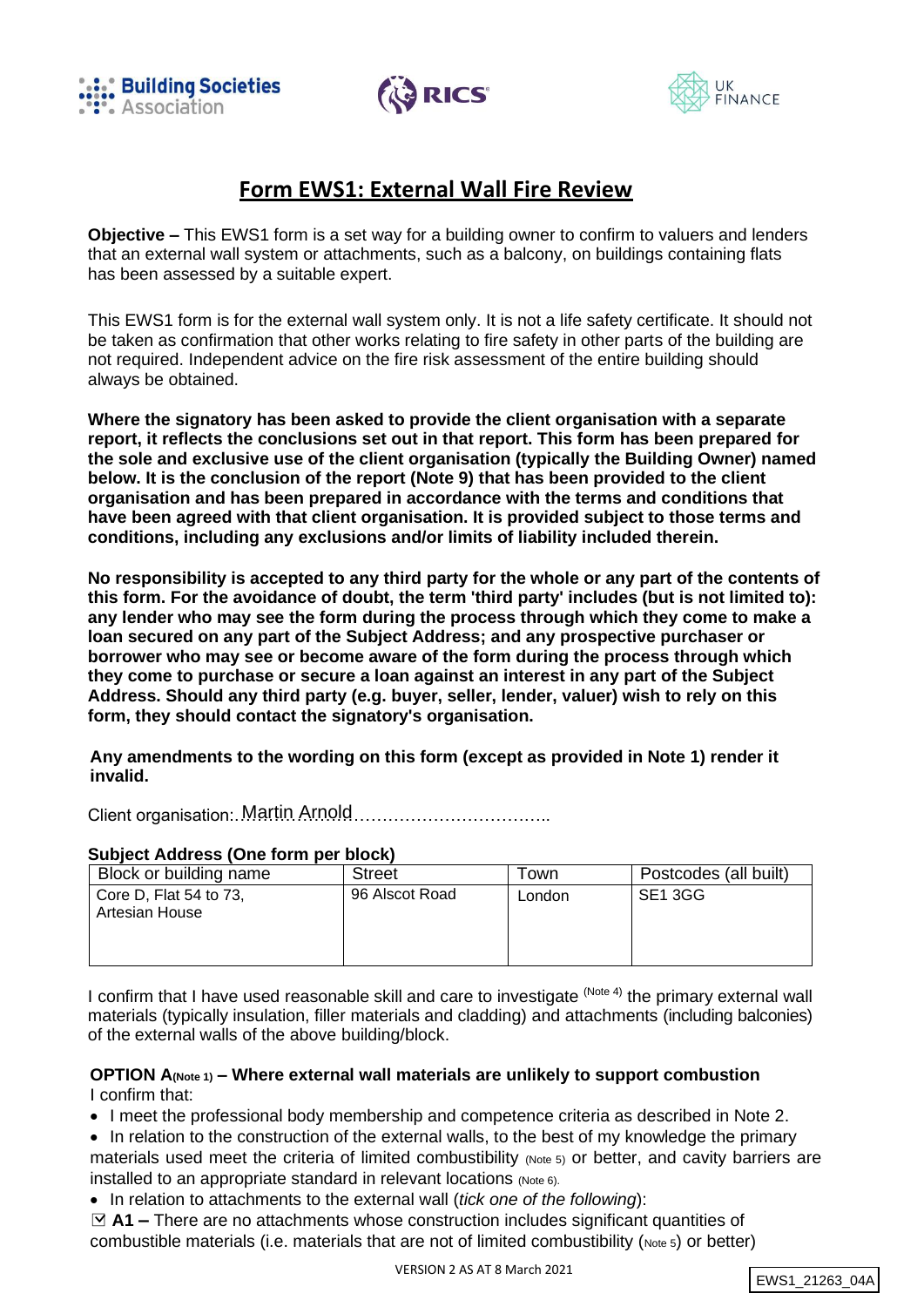





 $\Box$  A2 – There is an appropriate risk assessment of the attachments confirming that remedial works are required.

 $\Box$  A3 – Where neither of the above two options apply, there may be potential costs of **Femedial Works to attachments (Note 7).** 

# OPTION B<sup>(Note 1)</sup> - Where combustible materials are present in external wall I confirm that:

• I meet the professional body membership and competence criteria as described in Note 3.

. I have used the reasonable skill and care that would be expected of the relevant professional advisor to assess the level of fire risk (Note 8) presented by the external wall construction and attachments (tick one of the following).

 $\Box$  B1 – I have concluded that in my view the fire risk (Notes 7 and 8) is sufficiently low that no remedial works are required.

 $\Box$  B2 – I have concluded that in my view the fire risk (Note 7) is sufficiently high that remedial works are required, and Lhave identified to the client organisation the remedial and interim measures reguled (documented separately).

| Name                          | Jon Pagan               |  |
|-------------------------------|-------------------------|--|
|                               |                         |  |
|                               |                         |  |
| Qualification(s)              | MA(CANTAB) CEng MIFireE |  |
| Organisation                  |                         |  |
| Professional body             |                         |  |
| 00024756<br>Membership number |                         |  |
| Signature                     |                         |  |
| Date                          | 15th December 2021      |  |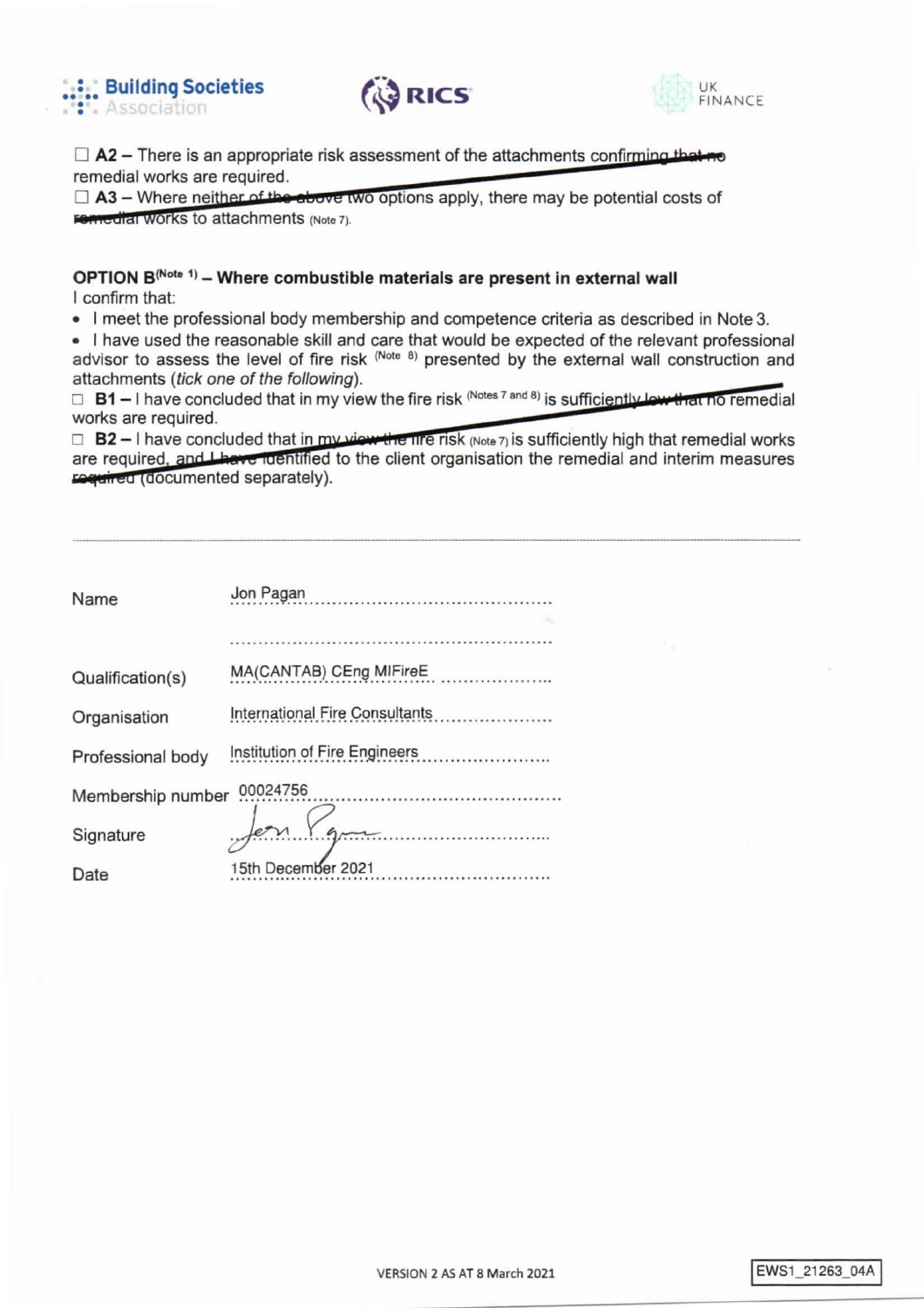





## **NOTES**

**Note 1 –** This form includes two options. Option A is for buildings where the materials used in the external wall would be unlikely to support combustion. Option B is for buildings where Option A does not apply and a more detailed review (and hence higher level of fire expertise) is required. The signatory should use either the Option A approach or the Option B approach and delete/cross out the unused option. Within each option there are sub-options, the user should tick the box of the relevant sub-option.

**Note 2 –** For Option A, the signatory would need the expertise to identify the relevant materials within the external wall and attachments, and whether fire resisting cavity barriers and fire stopping measures have been installed correctly. However, this would not necessarily include the need forexpertise in fire engineering. The signatory should be a fully qualified member of a relevant professional body within the construction industry.

**Note 3 –** For Option B, the signatory would need a higher level of expertise in the assessment of the fire risk presented by external wall materials. For Institution of Fire Engineers (IFE) members, this should be a Chartered or Incorporated Engineer with full membership of the Institution. For non-IFE members, the signatory should be a fully qualified member of a relevant professional body that deals with fire safety in the built environment, with either actual or equivalence to the Chartered or Incorporated Engineer status.

**Note 4 –** The investigation must include evidence of the fire performance of the actual materials installed. For both Options A and B, this would often include either a physical inspection by the signatory to this EWS1 Form, or inspection of photographic or similar information gathered by a 3<sup>rd</sup> party (subject to the signatory having sufficient confidence in that 3<sup>rd</sup> party). It would also include the standards of construction of key fire safety installations, such as cavity barriers. Given the nature of external walls, this would typically involve investigations in a limited number of locations (actual number to be determined by the signatory). Review of design drawings may assist, but on their own would not be sufficient. If the wall construction includes multiple wall types, the investigation should include each type.

**Note 5 –** The term 'limited combustibility' is as defined in BS 9991:2015.

**Note 6 –** Cavity barrier fire performance and locations to be based on relevant fire safety design guidance documentation, such as BS 9991, or relevant statutory guidance.

**Note 7 –** In this situation the signatory should notify the client organisation that the fire risk assessment of the building will need to be reviewed to consider the findings of the external wall survey.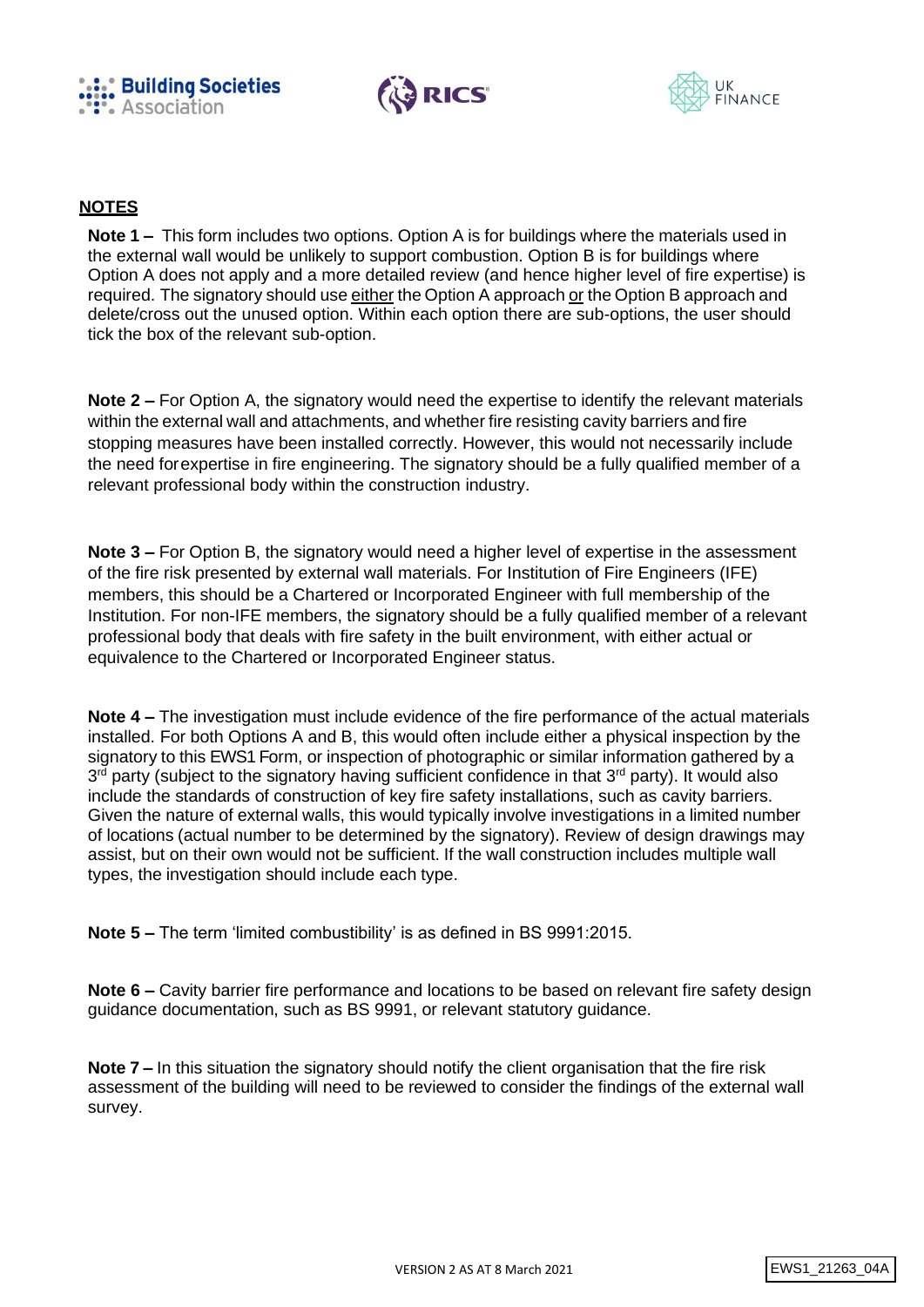





**Note 8 –** The assessment of fire risk as described above includes that insofar as is necessary to ensure a reasonable standard of health and safety of those in and around the building, all external wall constructions, and any external attachments (e.g. balconies) of the building:

- Resist spread of fire and smoke, so far as is reasonably necessary to inhibit the spread of fire within the building; and
- Are constructed so that the unseen spread of fire and smoke within concealed spaces is inhibited; and
- Adequately resist the spread of fire over the walls, having regard to the height, use and position of the building.

The assessment takes account of regulations and published design guidance as were current at the time of construction, as well as those which are current at the time of this assessment. It cannot be guaranteed that it would address guidance and regulations which may be introduced in the future.

**Note 9 –** The signatory may wish to provide their client organisation with a separate report on their investigation to support their statements in this EWS1 Form. That separate report would not normally need to be supplied to the valuer along with this EWS1 Form (unless there are specific issues which may require it).

**Note 10 –** This EWS1 Form will need to be reassessed if any significant changes occur to the external wall or attachments of the building, and is valid for up to 5 years from the date at which it is signed.